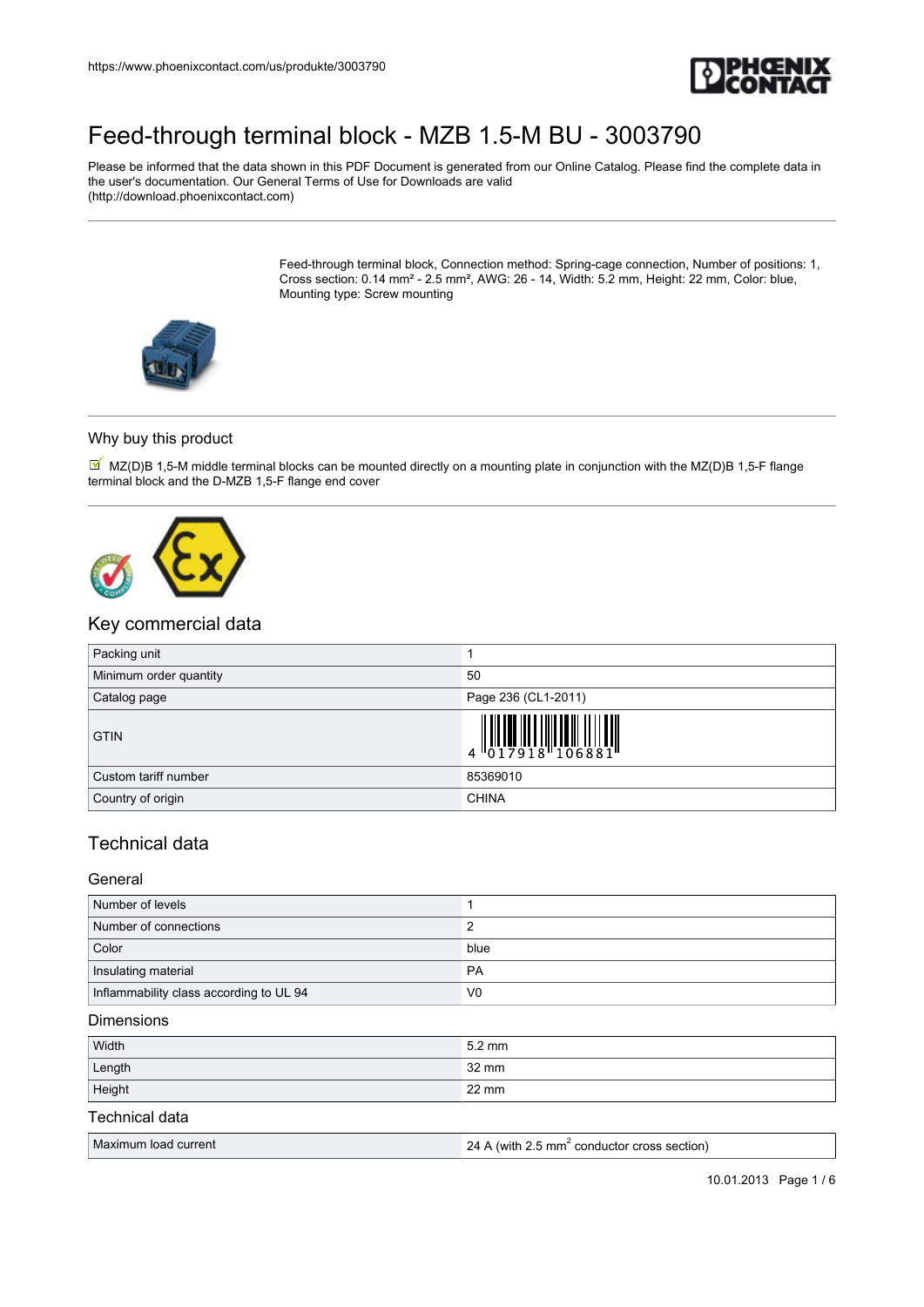

# Technical data

### Technical data

| Rated surge voltage              | 8 kV           |
|----------------------------------|----------------|
| Pollution degree                 | 3              |
| Surge voltage category           | $\mathbf{III}$ |
| Insulating material group        |                |
| Connection in acc. with standard | IEC 60947-7-1  |
| Nominal current $I_{N}$          | 17.5 A         |
| Nominal voltage $U_N$            | 800 V          |
| Number of positions              |                |

#### Connection data

| Conductor cross section solid min.                                                         | $0.14 \, \text{mm}^2$  |
|--------------------------------------------------------------------------------------------|------------------------|
| Conductor cross section solid max.                                                         | $2.5$ mm <sup>2</sup>  |
| Conductor cross section AWG/kcmil min.                                                     | 26                     |
| Conductor cross section AWG/kcmil max                                                      | 14                     |
| Conductor cross section stranded min.                                                      | $0.14 \, \text{mm}^2$  |
| Conductor cross section stranded max.                                                      | $1.5$ mm <sup>2</sup>  |
| Min. AWG conductor cross section, stranded                                                 | 26                     |
| Max. AWG conductor cross section, stranded                                                 | 16                     |
| Conductor cross section stranded, with ferrule without plastic<br>sleeve min.              | $0.14 \, \text{mm}^2$  |
| Conductor cross section stranded, with ferrule without plastic<br>sleeve max.              | $1.5$ mm <sup>2</sup>  |
| Conductor cross section stranded, with ferrule with plastic sleeve<br>min.                 | $0.14 \, \text{mm}^2$  |
| Conductor cross section stranded, with ferrule with plastic sleeve<br>max.                 | $1.5$ mm <sup>2</sup>  |
| 2 conductors with same cross section, stranded, TWIN ferrules<br>with plastic sleeve, min. | $0.5$ mm <sup>2</sup>  |
| 2 conductors with same cross section, stranded, TWIN ferrules<br>with plastic sleeve, max. | $1 \text{ mm}^2$       |
| Connection method                                                                          | Spring-cage connection |
| Stripping length                                                                           | 9 <sub>mm</sub>        |
| Internal cylindrical gage                                                                  | A <sub>1</sub>         |

# Classifications

## ETIM

| ETIM 2.0 | EC000897 |
|----------|----------|
| ETIM 3.0 | EC000897 |
| ETIM 4.0 | EC000897 |
| ETIM 5.0 | EC000897 |

#### UNSPSC

| <b>UNSPSC</b>                 | 44C<br>301<br>ັບ<br>טו            |
|-------------------------------|-----------------------------------|
| <b>UNSPS</b><br>12.01<br>്ട്ര | 301<br>40<br>ົບວ<br>11 V<br>1 L I |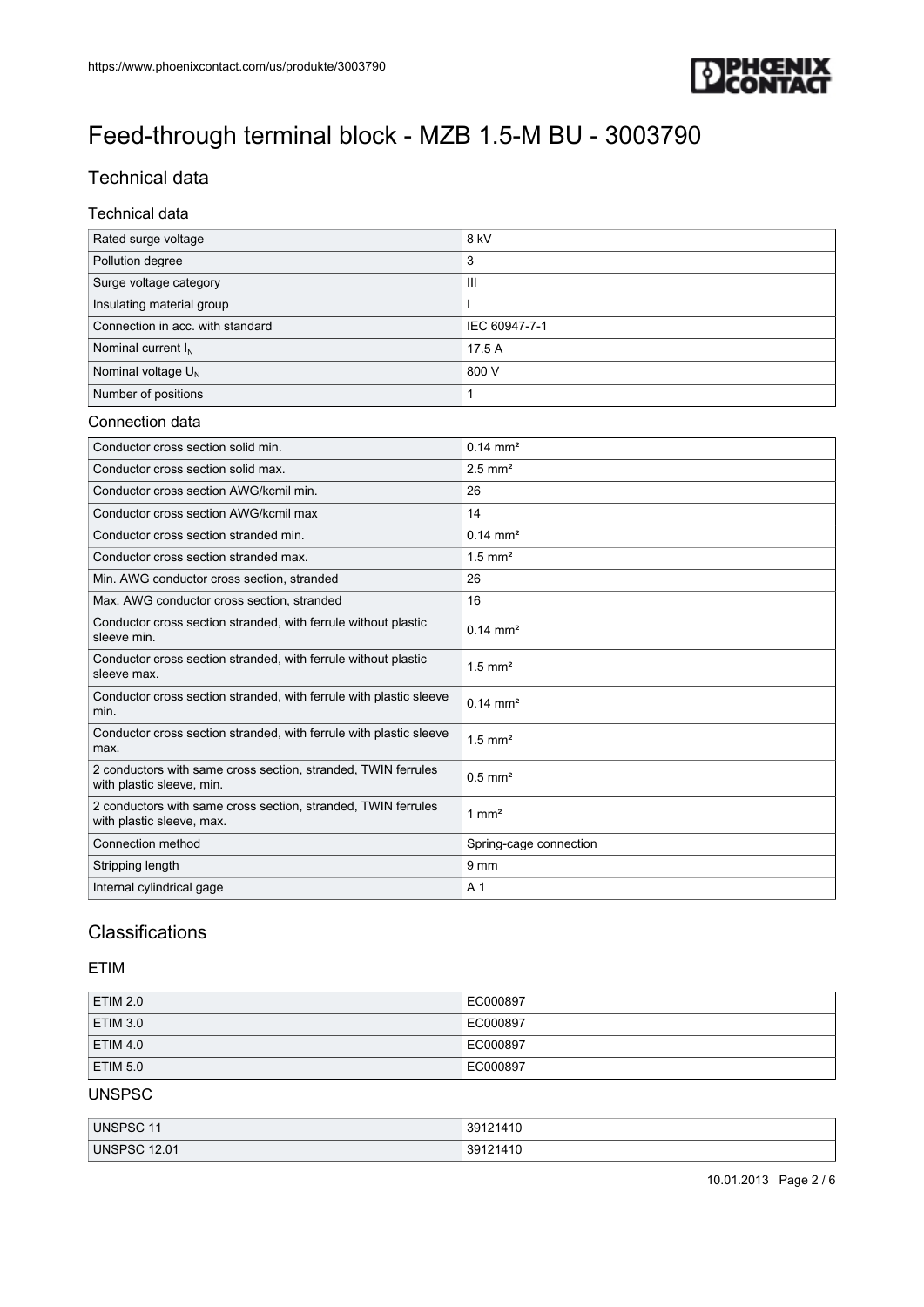

## **Classifications**

## UNSPSC

| UNSPSC 13.2          | 39121410  |
|----------------------|-----------|
| UNSPSC 6.01          | 130211811 |
| <b>UNSPSC 7.0901</b> | 39121410  |

### eCl@ss

| eCl@ss 4.0 | 27141123 |
|------------|----------|
| eCl@ss 4.1 | 27141123 |
| eCl@ss 5.0 | 27141120 |
| eCl@ss 5.1 | 27141120 |
| eCl@ss 6.0 | 27141120 |
| eCl@ss 7.0 | 27141120 |

## Approvals

## Approvals

#### Approvals

UL Recognized / cUL Recognized / GOST / GOST / cULus Recognized

### Ex Approvals

ATEX

 $\overline{1}$ 

#### Approvals submitted

### Approval details

| UL Recognized $\blacksquare$ |           |
|------------------------------|-----------|
|                              |           |
| mm <sup>2</sup> /AWG/kcmil   | $26 - 14$ |
| Nominal current IN           | 15 A      |
| Nominal voltage UN           | 600 V     |

| CUL Recognized $\mathbf{R}$ |           |
|-----------------------------|-----------|
|                             |           |
| mm <sup>2</sup> /AWG/kcmil  | $26 - 14$ |
| Nominal current IN          | 15 A      |
| Nominal voltage UN          | 600 V     |

٦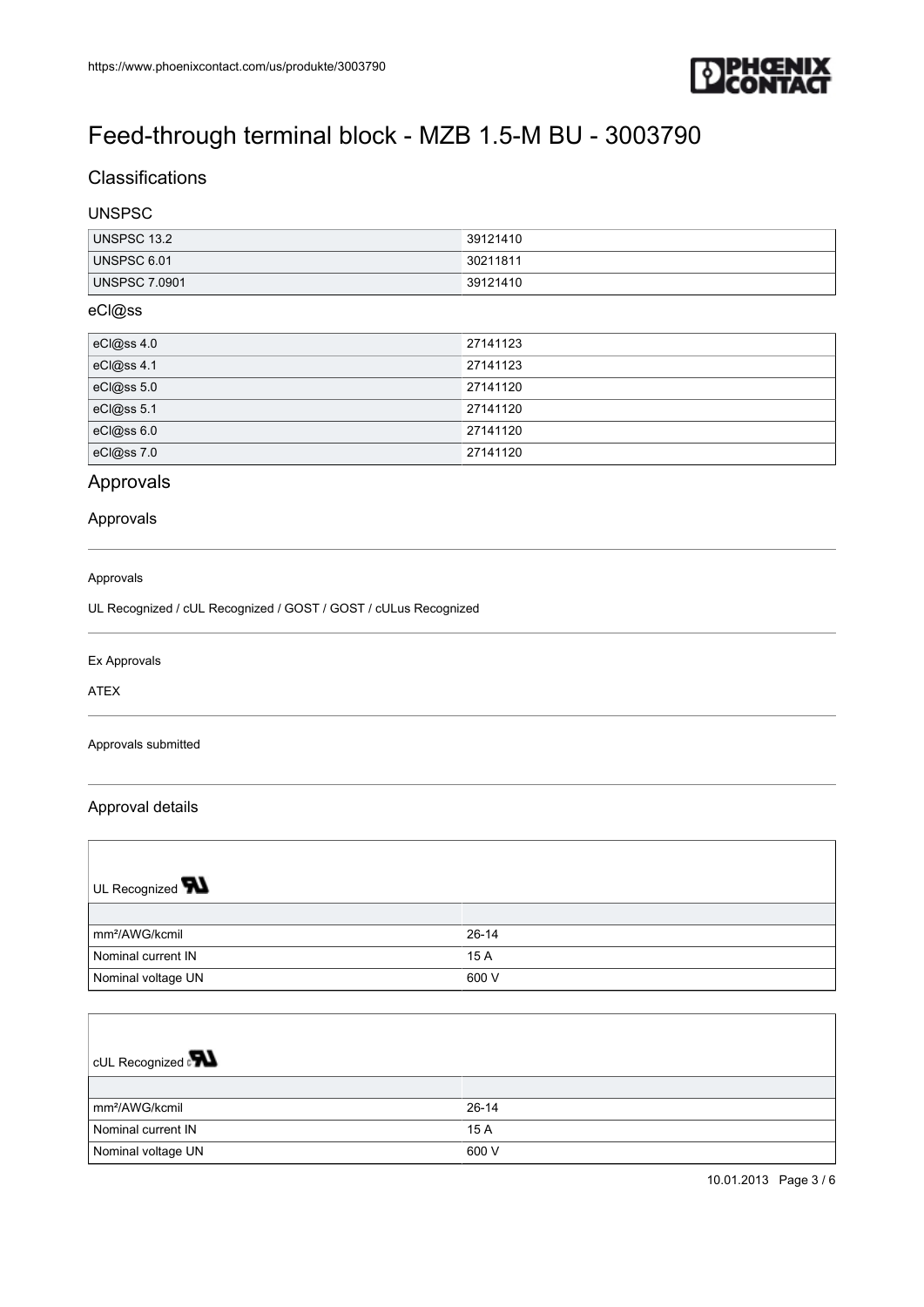

## Approvals

GOST<sup>@</sup>

**GOST**<sup>P</sup>

cULus Recognized a **Wus** 

## Accessories

Accessories

Assembly

[End cover - D-MZB 1,5-F - 3024180](https://www.phoenixcontact.com/us/produkte/3024180)



End cover, Width: 4 mm, Color: gray

[End cover - D-MZB 1,5-F BU - 3024449](https://www.phoenixcontact.com/us/produkte/3024449)



End cover, Width: 4 mm, Color: blue

### Marking

[Zack Marker strip, flat - ZBF 5:UNBEDRUCKT - 0808642](https://www.phoenixcontact.com/us/produkte/0808642)



Zack Marker strip, flat, Strip, white, Unlabeled, Can be labeled with: Plotter, Mounting type: Snap into flat marker groove, For terminal block width: 5 mm, Lettering field: 5.1 x 5.2 mm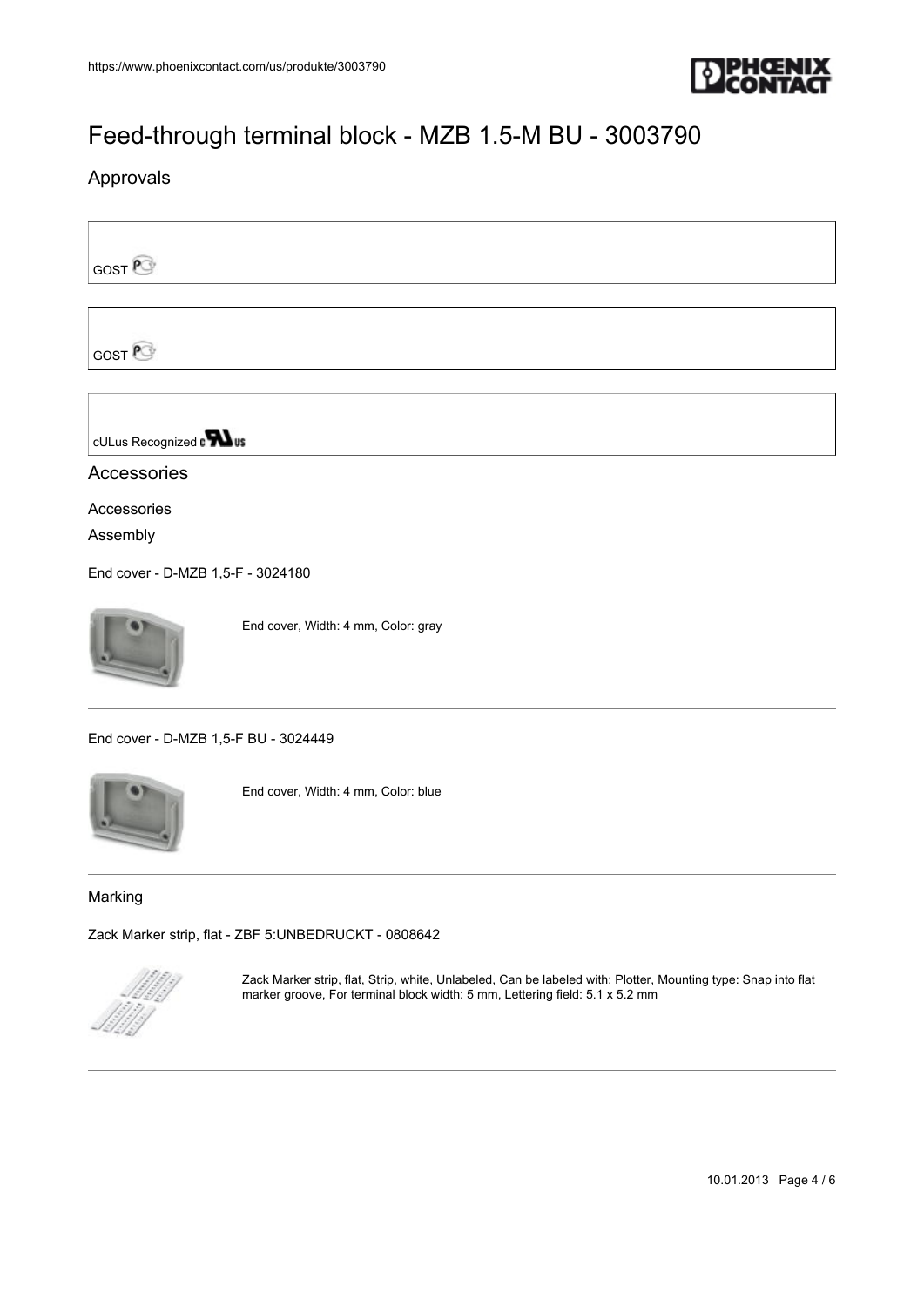

## Accessories

[Zack Marker strip, flat - ZBF 5 CUS - 0825025](https://www.phoenixcontact.com/us/produkte/0825025)



Zack Marker strip, flat, Can be ordered: Strip, white, Labeled according to customer specifications, Mounting type: Snap into flat marker groove, For terminal block width: 5 mm, Lettering field: 5.15 x 5.15 mm

[Marker for terminal blocks - UC-TMF 5 - 0818153](https://www.phoenixcontact.com/us/produkte/0818153)



Marker for terminal blocks, Sheet, white, Unlabeled, Can be labeled with: BLUEMARK CLED, Bluemark, Plotter, Mounting type: Snap into flat marker groove, For terminal block width: 5.2 mm, Lettering field: 4.6 x 5.1 mm

[Marker for terminal blocks - UC-TMF 5 CUS - 0824638](https://www.phoenixcontact.com/us/produkte/0824638)



Marker for terminal blocks, Can be ordered: By sheet, white, Labeled according to customer specifications, Mounting type: Snap into flat marker groove, For terminal block width: 5.2 mm, Lettering field: 4.6 x 5.1 mm

[Marker for terminal blocks - UCT-TMF 5 - 0828744](https://www.phoenixcontact.com/us/produkte/0828744)



Marker for terminal blocks, Sheet, white, Unlabeled, Can be labeled with: Thermomark C+, Thermomark C, BLUEMARK CLED, Bluemark, Mounting type: Snap into flat marker groove, For terminal block width: 5.2 mm, Lettering field: 4.4 x 4.7 mm

[Marker for terminal blocks - UCT-TMF 5 CUS - 0829658](https://www.phoenixcontact.com/us/produkte/0829658)



Marker for terminal blocks, Can be ordered: By sheet, white, Labeled according to customer specifications, Mounting type: Snap into flat marker groove, For terminal block width: 5.2 mm, Lettering field: 4.4 x 4.7 mm

Tools